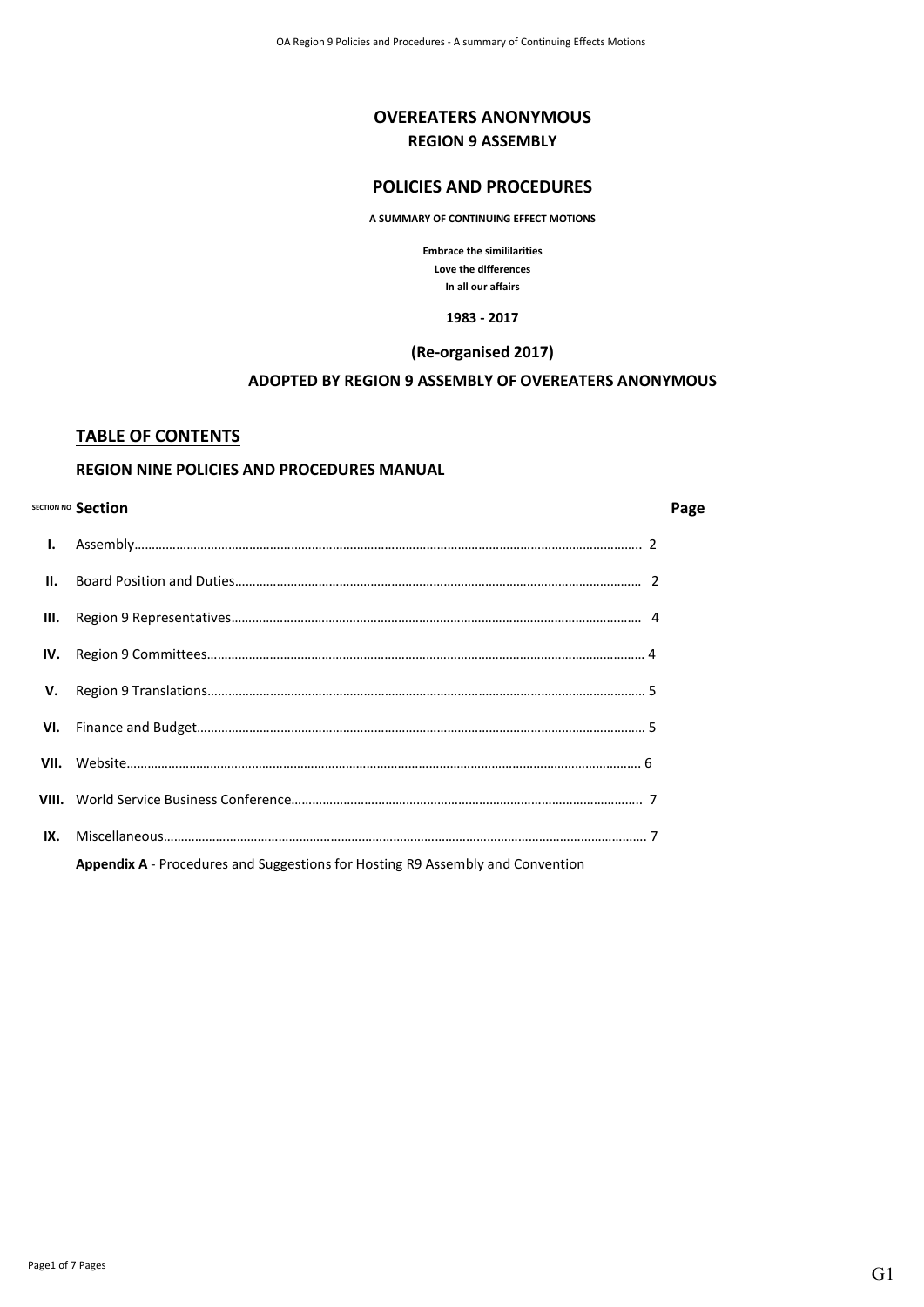| 1            | <b>ASSEMBLY</b>                                                                                                                                                               |
|--------------|-------------------------------------------------------------------------------------------------------------------------------------------------------------------------------|
| $1.1$        | <b>STATEMENT OF PURPOSE</b>                                                                                                                                                   |
|              | The primary purpose of the Region 9 Assembly is the same as that of all OA service - to carry the OA message to the still suffering compulsive overeaters, wherever they live |
|              | and whatever language they speak. In fulfilling our purpose, we should ever strive to achieve worldwide OA unity and common policies among all countries. With love and       |
|              | tolerance as our code, together we can do what we could never do alone. (1983a)                                                                                               |
| $1.2$        | <b>DURATION OF ASSEMBLY</b>                                                                                                                                                   |
|              | The duration of the assembly shall be determined by the Board and the hosting service body. (2017)                                                                            |
| 1.3          | <b>ASSEMBLY REGISTRATION FORMS (2017)</b>                                                                                                                                     |
|              | Registration forms shall be provided for Officers and R9 Representatives. (2017)                                                                                              |
| 1.4          | <b>ORIENTATION SESSION</b>                                                                                                                                                    |
|              | Representatives will be given an overview of the assembly and process. First time representatives may be assigned mentors (more experienced representatives) to               |
|              |                                                                                                                                                                               |
|              | assist them. (2017)                                                                                                                                                           |
| 1.5          | <b>LOCATION &amp; ELECTION OF ASSEMBLY</b>                                                                                                                                    |
| (a)          | The annual Region 9 Assembly will be held within Region Nine. (1999b)                                                                                                         |
|              | The hosting service body for the regional Assembly and Convention shall be elected two years prior to running the event. (2009b) If no host comes forward then an Ad          |
| (b)          | Hoc committee consisting of the Region 9 Board and three other selected Region 9 members is to decide the arrangements for the Assembly and/or Convention for the             |
|              | coming year. (2016c)                                                                                                                                                          |
| 1.6          | <b>REGISTRATION FEE FOR ASSEMBLY</b>                                                                                                                                          |
|              | A registration fee of up to €70 Euros (equivalent in other currencies) is payable upon registration. (2017)                                                                   |
| 1.7          | <b>ASSEMBLY DOCUMENTS (2017)</b>                                                                                                                                              |
|              | Representatives are asked to bring their own copies of documents to the assembly. (2017)                                                                                      |
| 1.8          | <b>VITAL LINK</b>                                                                                                                                                             |
|              | The R9 Vital Link document shall be sent to Representatives describing their duties and responsibilities. (2017)                                                              |
| 1.9          | <b>AUTOMATIC REMOVAL OF OUT-DATED POLICIES</b>                                                                                                                                |
|              | The R9 Board shall remove all out-dated and completed policies from this manual. (2017)                                                                                       |
| 1.10         | LIAISON WITH SERVICE BODIES NOT REPRESENTED AT ASSEMBLY                                                                                                                       |
|              | The R9 Board is responsible for coordinating contact with IGs and NSBs not represented at the Assembly in order to keep them in communication with R9 and                     |
|              | encourage participation. (2017)                                                                                                                                               |
| 1.11         | <b>ORGANISATION OF THE P&amp;P MANUAL</b>                                                                                                                                     |
|              | The P&P shall contain a table of contents and motions by topics/ sections. A list of detailed motions in chronological order will be posted on the R9 website. (2017)         |
|              |                                                                                                                                                                               |
| 1.12         | <b>EMERGENCY NEW BUSINESS</b>                                                                                                                                                 |
| (a)          | In order to qualify as emergency new business any motion must be:                                                                                                             |
| (i)          | Referring to new business only and not addressing the same issues as other motions brought to the current Assembly.                                                           |
| (ii)         | Of an urgent nature so that not considering the motion immediately would be harmful to the welfare of OA as a whole. (2009d).                                                 |
| (iii)        | A 2/3 vote by the representatives is required to accept the motion for consideration and deliberation. (2017)                                                                 |
| (iv)         | Then a 2/3 vote is required to adopt Emergency New Business Motions. (2017)                                                                                                   |
| 1.13         | <b>REGISTER OF SERVICE BODIES AND ATTENDANCE TO BE INCLUDED IN ASSEMBLY MATERIALS</b>                                                                                         |
|              | The Assembly Materials of Region 9 are to include a register of Region 9 countries with details of Intergroups in each country and the current number of groups, also         |
|              | including details of when the Service Body was represented at Region 9 Assembly. (2010b)                                                                                      |
| 1.14         | <b>REGION 9 TRANSLATIONS LISTINGS TO BE REFERENCED IN ASSEMBLY MATERIALS</b>                                                                                                  |
|              | The current "Translated OA Literature" and "Translated OA Recovery Materials" listings showing details of which languages translations have been completed, or are            |
|              | being worked on, is available on oa.org. A link to these documents shall be included in assembly materials. (2017)                                                            |
| 1.15         | <b>R9 CONVENTION</b>                                                                                                                                                          |
|              | The length of the Convention shall be at the discretion of its host Service Body. (2017)                                                                                      |
| 1.16         | PROCEDURES AND SUGGESTIONS FOR HOSTING REGION 9 ASSEMBLY AND CONVENTION                                                                                                       |
|              |                                                                                                                                                                               |
|              | The "Overeaters Anonymous Region 9 - Procedures and Suggestions for Hosting R9 Assembly and Convention" to assist those hosting service bodies is found at the                |
|              | end of the P & P Manual. (2017)                                                                                                                                               |
| $\mathbf{z}$ | <b>BOARD POSITIONS AND DUTIES</b>                                                                                                                                             |
|              | The following Job Descriptions outline duties and responsibilities for the R9 officers. The R9 Board and Committees need be mindful that the authority for their actions      |
| 2.1          | lies within the decisions agreed upon in previous years as contained within the current R9 Bylaws and P&P. Any deviation from these decisions must be brought via a           |
|              | motion and the Assembly of R9 before any action is taken. At all times transparency needs to be uppermost in our minds and actions. (2017)                                    |
|              |                                                                                                                                                                               |
| 2.2          | "R9 Best Practices" for officers tasks and duties are kept electronically and updated by the officers. (2017)                                                                 |
| 2.3          | <b>CHAIR: (2107)</b>                                                                                                                                                          |
| (a)          | The Chair is elected by the Region 9 Assembly for a period of two years and fills a variety of duties: (2017)                                                                 |
| (i)          | Chairs the R9 business assemblies, including preparation of the Agenda.                                                                                                       |
| (ii)         | Chairs the R9 Board.                                                                                                                                                          |
| (iii)        | Communicates with the different R9 officers during the year. (2017)                                                                                                           |
| (iv)         | Attends functions within the Region, where budget allows, or at the expense of the country hosting the OA event (2013b).                                                      |
| (v)          | Represents R9 at the World Service level, including at the WSBC.                                                                                                              |
| (vi)         | Represents R9 in the Region Chairs Committee (RCC). Participates in the RCC, and attends RCC face-to-face meetings when possible. (2017)                                      |
| (vii)        | Works with the R9 Trustee on some of the issues directly concerning the Region.                                                                                               |
| 2.4          | TREASURER:                                                                                                                                                                    |
| (a)          | The Treasurer is elected by the Region 9 Assembly for two year term and fills a variety of duties:                                                                            |
| (i)          | Coordinates any finance and budget matters with committees or other OA members in R9. (2017)                                                                                  |
| (ii)         | Prepares an annual budget for approval of the assembly.                                                                                                                       |
| (iii)        | Maintains records of all Income and expenses incurred by the different activities in the Region.                                                                              |
| (iv)         | Provides an annual report of all contributions received, as well as income and expenses.                                                                                      |
| (v)          | Maintains the R9 bank accounts and records of monies. (2017)                                                                                                                  |
| (vi)         | Liaises with the Banker, signatories, and accountant as necessary. (2017)                                                                                                     |
| (vii)        | Provides quarterly financial updates to the R9 Board. (2017)                                                                                                                  |
|              |                                                                                                                                                                               |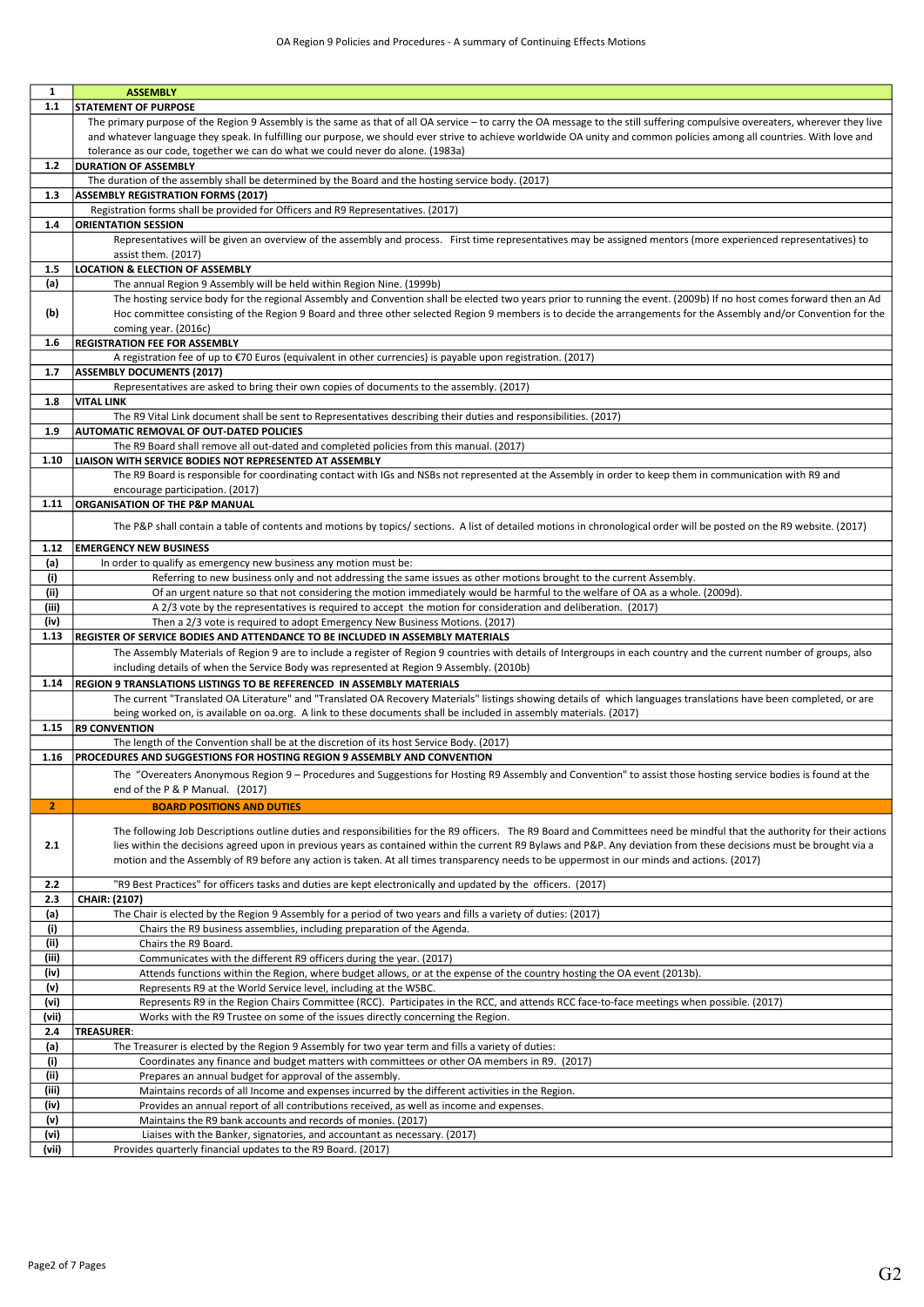| 2.5    | <b>BANKER:</b>                                                                                                                                                          |
|--------|-------------------------------------------------------------------------------------------------------------------------------------------------------------------------|
|        | The Region 9 Banker is not a Board position, but is a Region 9 member from Great Britain who is elected by the Region 9 Assembly if the Region 9 Treasurer is not       |
| (a)    | from Great Britain. The banker serves for a two-year term in line with the Treasurer's term.                                                                            |
|        |                                                                                                                                                                         |
| (i)    | The duties of the Banker may be undertaken by a Treasurer who resides in Great Britain. (2017)                                                                          |
| (ii)   | The Banker's service is overseen by the Region 9 Treasurer and works in conjunction with the Treasurer.                                                                 |
| (iii)  | The Banker receives all 7th Tradition Contributions, and sends out email receipts with copy to the treasurer. (2017)                                                    |
| (iv)   | Arranges payments to be made after instruction from the Treasurer. (2017)                                                                                               |
| (v)    | Is a signatory for the Region 9 bank account. (2017)                                                                                                                    |
| (vi)   | Sends lists of all incoming and outgoing financial transactions of the bank accounts to the Region 9 Chair and Treasurer monthly. (2017)                                |
| (vii)  | Maintains and checks monthly bank statements, and forwards to Treasurer and Chair. (2017)                                                                               |
| 2.6    | SECRETARY:                                                                                                                                                              |
|        | The main responsibilities of the Secretary are to distribute the R9 Assembly and Convention invitation, the R9 Assembly Binder, and minutes of all Region 9 Assemblies. |
| (a)    | (2017)                                                                                                                                                                  |
| (b)    | The Secretary also produces and distributes R9 Board Meeting minutes. (2017)                                                                                            |
| (c )   | ASSEMBLY INVITATION AND BINDER MATERIALS (2017)                                                                                                                         |
|        |                                                                                                                                                                         |
| (i)    | The Secretary Is responsible for ensuring that the Assembly invitation and associated necessary documents are sent to all registered service bodies and officers.       |
|        | (2017)                                                                                                                                                                  |
|        | The Secretary is responsible for the Assembly Binder and materials (compiled by all officers) to be distributed prior to the assembly. The binder includes reports,     |
| (ii)   | motions and other information about the business of the assembly. The binder includes a bid form for hosting future R9 Assembly/Convention. (2017)                      |
|        |                                                                                                                                                                         |
| (d)    | MINUTES OF THE ASSEMBLY:                                                                                                                                                |
| (i)    | The secretary will produce minutes of each assembly in conjunction with the Minutes Approval Committee (MAC). (2017)                                                    |
| (ii)   | A recording device may be used if required.                                                                                                                             |
|        |                                                                                                                                                                         |
| (iii)  | The Secretary is responsible to obtain copies of any information to be included with the minutes. Motions made at the assembly are given to the Secretary in            |
|        | writing which must include the name of the proposer and seconder. (2017)                                                                                                |
|        | The time scale for producing the minutes is short. The Secretary along with the Minutes Approval Committee send the draft to the R9 Chair. Once the minutes             |
| (iv)   | are agreed by all (Secretary, MAC, Chair) the minutes can be distributed. (2017)                                                                                        |
|        |                                                                                                                                                                         |
| (v)    | The Secretary sends the minutes to all those present at the assembly. The minutes are also distributed to all registered service bodies in R9 by email                  |
|        | announcement and are also posted to the website. (2017)                                                                                                                 |
| (e)    | THE REGION 9 MINUTES WILL CONTAIN                                                                                                                                       |
| (i)    | Date/Time and place of Region 9 Assembly,                                                                                                                               |
| (ii)   | Names of Officers,                                                                                                                                                      |
| (iii)  | Number of representatives present,                                                                                                                                      |
| (iv)   | Record of action taken on the minutes of the previous meeting,                                                                                                          |
| (v)    | The exact wording of each motion as it was voted on, and whether it passed or failed,                                                                                   |
| (vi)   | The proposer and seconder of each motion. (2017)                                                                                                                        |
| (vii)  | If the vote is counted, or balloted, the count should be included, (2017)                                                                                               |
| (viii) | Any notice given at the meeting,                                                                                                                                        |
| (ix)   | Points of order and appeals,                                                                                                                                            |
| (x)    | Committee reports and any other reports occurring during or about the assembly, (2017)                                                                                  |
| (xi)   | Revised copies of the R9 Bylaws and R9 P&P manuals.                                                                                                                     |
|        | Names and email addresses of all representatives at assembly are provided on the contact list sent after the assembly. Anyone not willing to have their address         |
| (f)    |                                                                                                                                                                         |
|        | shared with the other attendants, should advise the secretary at the Assembly. (2017)                                                                                   |
| 2.7    | <b>GENERAL OFFICER</b>                                                                                                                                                  |
|        | In addition to assisting the other officers as needed, the General Officer is responsible for R9 announcements sent to the R9 mailing list. The General officer also    |
| (a)    | maintains and updates R9 listings. The General Officer also sends reminders of important dates to the Board. (2017)                                                     |
| (b)    | <b>R9 ANNOUNCEMENTS</b>                                                                                                                                                 |
|        |                                                                                                                                                                         |
|        | The General Officer distributes announcements to the R9 fellowship, regarding OA in R9 and other applicable OA news or information (such as from WSO), along with       |
|        | information from the Officers, Trustee, R9 Service Bodies, and other information determined of import to R9 members. (2017)                                             |
| (c )   | <b>UPDATE OF LISTS</b>                                                                                                                                                  |
| (i)    | The General Officer maintains the up to date list (Countries and Contacts) of all R9 contacts and group representatives. (2017)                                         |
| (ii)   | The General Officer reconciles the WSO quarterly listings of all R9 Intergroups and National/Language Service Boards with R9 listings for R9 Board use. (2017)          |
|        |                                                                                                                                                                         |
| (iii)  | The General Officer provides data for the binder showing (per WSO listing) 1. Count of R9 service bodies. 2. Meeting count per country in R9. 3. Also where possible    |
|        | languages and currencies of R9 countries. (2017)                                                                                                                        |
| (d)    | OUTREACH TO R9 COUNTRIES / SERVICE BODIES                                                                                                                               |
|        |                                                                                                                                                                         |
|        | The General Officer works with other officers and/or volunteers to reach out to countries / service bodies not present at assembly or in contact with Region 9. (2017)  |
|        |                                                                                                                                                                         |
| 2.8    | <b>ALL OFFICERS:</b>                                                                                                                                                    |
| (a)    | Serve on the R9 Board,                                                                                                                                                  |
| (b)    | Attend Region 9 board meetings, virtual or in person, (2017)                                                                                                            |
| (c )   | Maintain communication with other officers. (2017)                                                                                                                      |
| (d)    | <b>WORKSHOPS</b>                                                                                                                                                        |
|        | Facilitate Service, Traditions and Concepts (STC) workshops when and where possible within Region 9. (2017)                                                             |
| (e)    | <b>UPDATING OF R9 DOCUMENTS</b>                                                                                                                                         |
|        | The officers will periodically check and coordinate updating of various R9 documents including but not limited to Vital Link and the Bid to Host Assembly Convention.   |
|        | (2017)                                                                                                                                                                  |
|        |                                                                                                                                                                         |
| 2.9    | PARLIAMENTARIAN:                                                                                                                                                        |
|        | The Parliamentarian is appointed by the R9 Chair to assist the Chair at the R9 Assembly in the smooth running of the business. The Parliamentarian has no opinion on    |
|        | any of the issues under debate but will help to guide the Chair and representatives present of Robert's Rules of Order, the R9 Bylaws, Ground Rules and Traditions.     |
|        | (2017)                                                                                                                                                                  |
|        |                                                                                                                                                                         |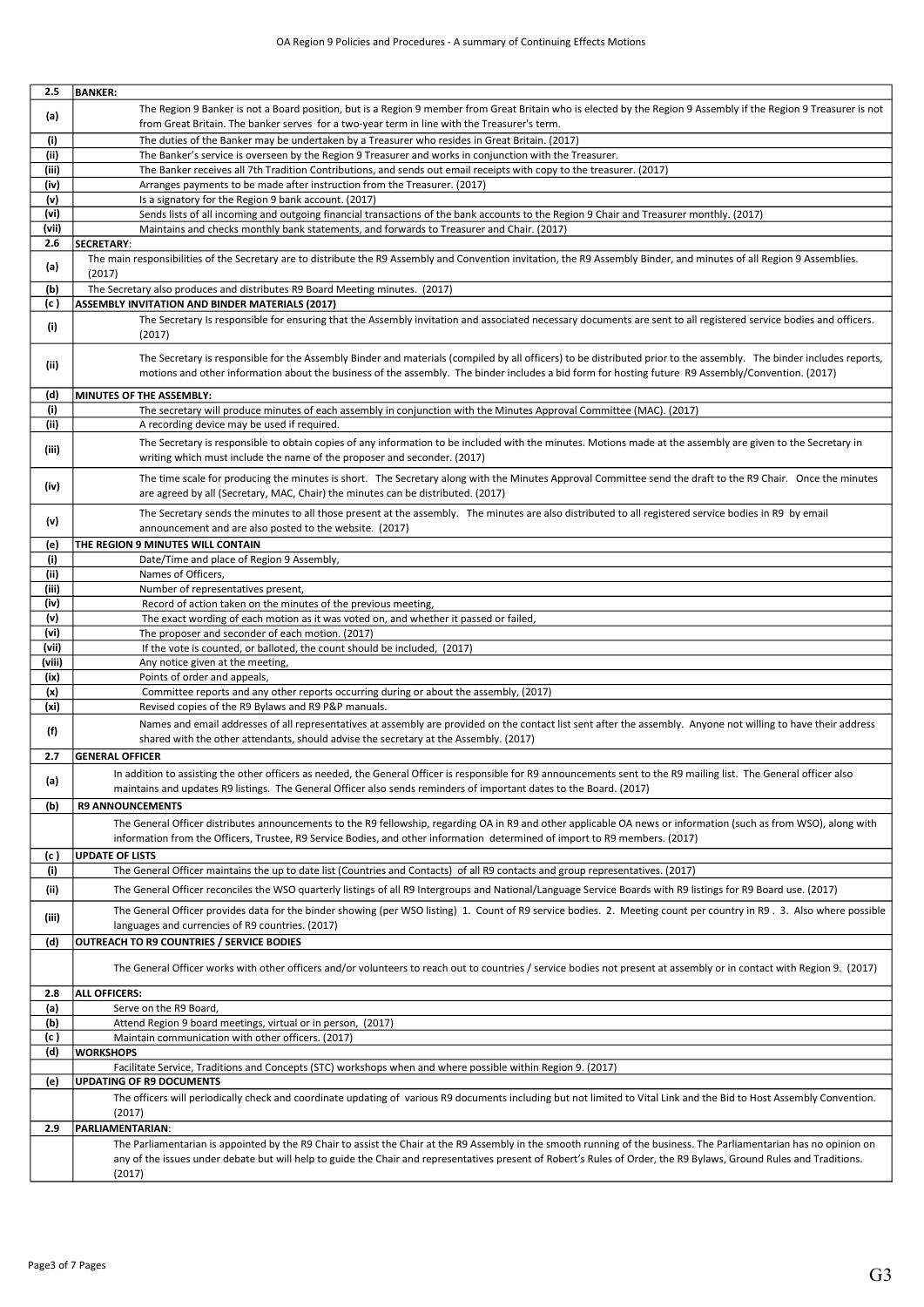| 3 <sup>2</sup> | <b>REGION 9 REPRESENTATIVES:</b>                                                                                                                                                    |
|----------------|-------------------------------------------------------------------------------------------------------------------------------------------------------------------------------------|
| 3.1            | SERVICE BODIES / UNAFFILIATED GROUPS: (2017)                                                                                                                                        |
|                | Service Bodies are encouraged to choose their representatives for a 3 to 4 year period, so that the representative is able to learn the Assembly procedures and stand for           |
| (a)            | regional elections. (2017)                                                                                                                                                          |
|                | According to the Region 9 Bylaws Article IV, Section 2f and Section 2(II)c, a representative of an unaffiliated group may be granted a voice and even a vote if and only if this is |
| (b)            | approved by the majority of the Assembly.                                                                                                                                           |
| (c)            | The group might decide to send its representative to the Region 9 Convention as well.                                                                                               |
| 3.2            | <b>DUTIES OF REGION 9 REPRESENTATIVES:</b>                                                                                                                                          |
|                | After the Assembly/Convention details have been decided upon by the hosting group and sent out to service bodies by the Region 9 Secretary, it is the responsibility of the         |
| (a)            | representative to:                                                                                                                                                                  |
|                | Register for the Assembly with the Region 9 Secretary (using the form provided by the Region), taking care to do so before the registration deadline stated                         |
| (i)            | on the form. If the representative wishes to participate in the Convention, they should register for that event following the instructions provided by the                          |
|                | hosting service body.                                                                                                                                                               |
|                | In addition to that, the representative can ask the region for financial assistance, in case the cost of participating in the Assembly prove to be too high for                     |
| (ii)           | their service body to cover.                                                                                                                                                        |
|                | The request has to be made at least 3 months prior to the Assembly. Note that the funds allocated for representative assistance are limited and there is no                         |
| (iii)          | guarantee that the support will be granted to all those applying. (2017)                                                                                                            |
|                | Book Hotel Accommodation - the representative may choose to stay at the place where the Assembly and Convention are held (details will be provided by                               |
| (iv)           | the Region), which usually proves the most convenient option, but if they wish, they may also find a different place to stay.                                                       |
| (v)            | Organise and book the travel arrangements.                                                                                                                                          |
| (b)            | Receive the Assembly Materials Binder before the Assembly.                                                                                                                          |
|                | Materials relating to the business that is to be carried out during the Assembly will be sent out before the Assembly takes place. The representative is responsible                |
|                | to read those materials (they will include information on the motions that are to be voted upon) and, if possible, to discuss them with the service body they                       |
|                | represent. The service body has the right to instruct its representative according to the way they should vote. However, as new information and amendments to                       |
|                | the motions may appear during the Assembly, most service bodies allow their trusted representatives to make the final decision as to the voting during the                          |
|                | Assembly itself.                                                                                                                                                                    |
| (c)            | Committee Participation                                                                                                                                                             |
|                | The representatives are asked to consider participating in one of the Region 9 committees. Committee meetings take place during the Assembly, but often                             |
|                | require members to work for the committee throughout the year. (2017)                                                                                                               |
| (d)            | <b>Assembly Participation</b>                                                                                                                                                       |
|                | The representative is to attend all of the business sessions of the Assembly in order to vote and participate in the debates.                                                       |
| (e)            | <b>Standing for Elections</b>                                                                                                                                                       |
|                | During every Assembly, elections for positions of Committee Chairs and members of Region 9 Board are held (see Region 9 Bylaws, Article VII, Section 3 and                          |
|                | Article IX, Section 3). A representative that feels willing to serve at region level is welcome to put themselves forward as a candidate. They may want to discuss                  |
|                | such a decision with the Region Chair and their sponsor.                                                                                                                            |
| (f)            | Reporting back to the Service Body.                                                                                                                                                 |
|                | The representative reports the matters discussed by the Assembly back to their service body including the Assembly workshops, and ideas and goals for the                           |
|                | future. The form of this report is up to the representative and their service body. Many representatives prepare written reports and present them during                            |
|                | workshops.                                                                                                                                                                          |
| (g)            | Hand your service to the next representative.                                                                                                                                       |
|                | Encourage your group to choose its next representative a year before your term is due to end. During that year, allow the person chosen to have a closer look at                    |
|                | your work and assist them when their term begins. (2010d)                                                                                                                           |
| 4              | <b>REGION 9 COMMITTEES</b>                                                                                                                                                          |
| 4.1            | Region 9 Representatives and other R9 Members carry the message of recovery in Region 9. Each odd year the assembly will determine which committees and which service               |
|                | coordinator positions will be used for the following two years to accomplish the goals and recurring tasks. (2017)                                                                  |
| 4.2            | Allowing a flexible structure with "committees"[as well as "service coordinators" and other service positions] lets R9 better complete tasks to achieve mutually agreed goals.      |
|                | (2017)                                                                                                                                                                              |
| 4.3<br>4.4     | Representatives and non-representatives may serve on committees. (2017)<br>Terms of service: (2017)                                                                                 |
| (a)            | Committee Chairs are elected at assembly for two year terms. (2017)                                                                                                                 |
| (b)            | "Service coordinators" are appointed by the board for two year terms. (2017)                                                                                                        |
| (c)            | Committee Chairs and "Service coordinators" are eligible to serve a second two year term. (2017)                                                                                    |
| 4.5            | <b>COMMITTEES RELEVANT FOR REGION 9 (2017)</b>                                                                                                                                      |
|                | The following are suggestions for committees for Region 9: (2017)                                                                                                                   |
| (a)            | TRANSLATIONS COMMITTEE (2017)                                                                                                                                                       |
| (b)            | PUBLIC INFORMATION COMMITTEE (2017)                                                                                                                                                 |
| (c )           | <b>GENERAL COMMITTEE (2017)</b>                                                                                                                                                     |
| 4.6            | <b>SERVICE COORDINATORS AND OTHER SERVICE POSITIONS RELEVANT FOR REGION 9</b>                                                                                                       |
| (a)            | The following are suggestions for service coordinators and other service positions for Region 9: (2017)                                                                             |
| (i)            | Website Coordinator (2017)                                                                                                                                                          |
| (ii)           | Language Lists Coordinator (2017)                                                                                                                                                   |
| (iii)          | Newsletter Coordinator (2017)                                                                                                                                                       |
| (iv)           | Sponsor List Coordinator (2017)                                                                                                                                                     |
| (v)            | Countries Outreach Coordinator (2017)                                                                                                                                               |
| (vi)           | Bylaws P&P Coordinator (2017)                                                                                                                                                       |
| (vii)          | Twelve Step Within Coordinator (2017)                                                                                                                                               |
| (viii)         | Fundraising Assistants (2017)                                                                                                                                                       |
| (ix)           | Celebration Days Reminder (2017)                                                                                                                                                    |
| (x)            | Spanish Language Service Board liaison (2017)                                                                                                                                       |
| (b)            | The Service Coordinators and other service positions work under the R9 Board and/or Committees. The "R9 Best Practices" document contains suggested responsibiities,                |
|                | duties, and processes for these service positions. (2017)                                                                                                                           |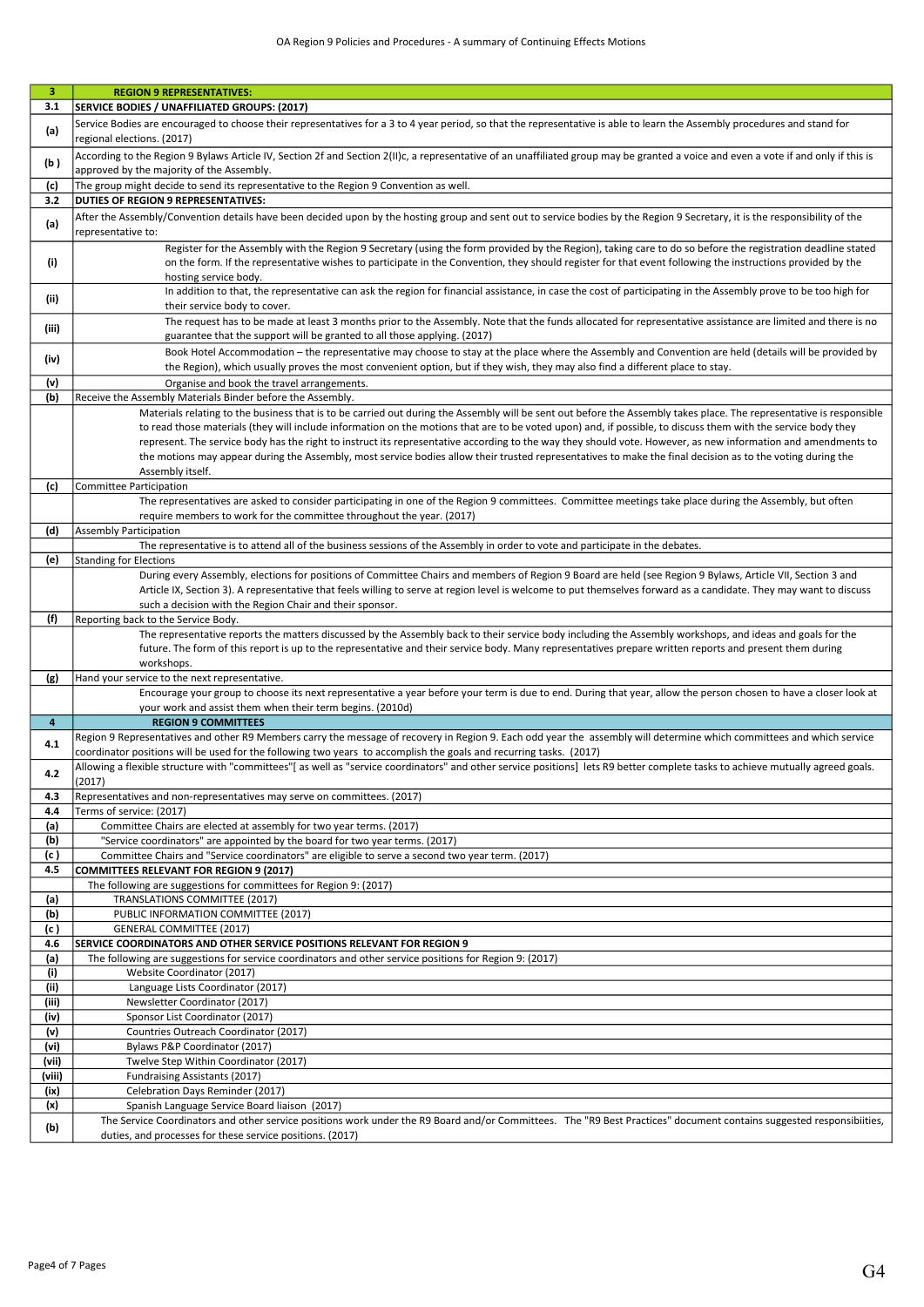| 5.           | <b>REGION 9 TRANSLATIONS</b>                                                                                                                                                                                                                                                                                                                                       |
|--------------|--------------------------------------------------------------------------------------------------------------------------------------------------------------------------------------------------------------------------------------------------------------------------------------------------------------------------------------------------------------------|
| 5.1          | ASSEMBLY ASSISTANCE WITH TRANSLATIONS                                                                                                                                                                                                                                                                                                                              |
| (a)          | During and after the Assembly, the Translations Committee and the Trustee will assist Service Boards within Region 9 with the processes necessary for the translation of OA<br>Literature. (2017)                                                                                                                                                                  |
| (b)          | Each year at the Assembly time will be set aside in the agenda for a workshop or for otherwise addressing issues arising from the translation of literature such as answering<br>questions, understanding and filling in the different licensing agreement forms and understanding copyright issues. (2017)                                                        |
|              | Each Service Board that speaks a language other than English is encouraged to set a goal to translate as much OA literature as possible, bearing in mind the need to avoid                                                                                                                                                                                         |
| (c)          | duplication of efforts and to work with other Service Boards that speak the same language. (2017)                                                                                                                                                                                                                                                                  |
| 5.2          | <b>TRANSLATIONS GUIDELINES</b>                                                                                                                                                                                                                                                                                                                                     |
|              | Region 9 uses the most recently updated "OA Guidelines -Translation Guidelines for OA Literature" which applies to the worldwide fellowship of OA and is available from the<br>oa.org website. (2017)                                                                                                                                                              |
| 6            | <b>FINANCE AND BUDGET</b>                                                                                                                                                                                                                                                                                                                                          |
| 6.1          | Considerations for financial matters and budgeting: (2017)                                                                                                                                                                                                                                                                                                         |
| (a)          | R9 is mindful of being fully self-supporting. (2017)                                                                                                                                                                                                                                                                                                               |
| (b)          | The assembly shall be reliably informed so as to make the best financial decisions. (2017)                                                                                                                                                                                                                                                                         |
| (c )         | We consider using funds efficiently to carry the message within the region. (2017)                                                                                                                                                                                                                                                                                 |
| (d)<br>(e)   | We also consider OA as a whole and thus contribute to our WSO. (2017)<br>The R9 Board needs to be aware of the various financial policies so that where it affects their role, they can act accordingly. (2017)                                                                                                                                                    |
| 6.2          | REGION 9 BOARD MEMBERS FUNDING TO ASSEMBLY AND CONVENTION (2017)                                                                                                                                                                                                                                                                                                   |
| (a)          | Region 9 board members are reimbursed for travel expenses, accommodation and food when attending the R9 Assembly and Convention. Board members are                                                                                                                                                                                                                 |
|              | encouraged to choose the most cost effective travel arrangements/accommodation/meals. (2017)<br>The R9 assembly starts on a Wednesday afternoon and board members will be reimbursed for accommodation starting Wednesday night. However, when a board                                                                                                             |
| (b)          | member has a long trip and maybe even a change of time zones, the board may decide, prior to the Assembly, to reimburse that member for an additional night<br>(Tuesday night) in order to settle in properly. Food is usually included in the accommodation fee, however, if this is not the case, the board members will be reimbursed<br>for three meals a day. |
| (c )         | Reimbursement for OA Reps, Visitors, or Members "standing in" for an absent officer: (2017)                                                                                                                                                                                                                                                                        |
| (i)          | In the event that a board member is unable to perform their duties at the assembly, the R9 board may ask (prior or during assembly) an OA member (Rep, Visitor, or<br>member) to step in. (2017)                                                                                                                                                                   |
| (ii)         | The OA member in question needs to meet the abstinence requirements and the service requirements according to the R9 Bylaws and will be reimbursed for travel<br>expenses, and accommodation and food for the duration of the assembly, unless the "stand in" already receives funding from their service body. (2017)                                             |
| (d)          | If a Parliamentarian is used for assembly, the budget the prior year will reflect what costs can be reimbursed depending upon funding available. Food and lodging for<br>assembly days is reimbursed. Travel costs are an exception and must be pre-approved and pre-budgeted. (2017)                                                                              |
| 6.3          | R9 CHAIR AND DELEGATES FUNDING TO WSBC                                                                                                                                                                                                                                                                                                                             |
| (a)          | The R9 Chair, or another officer if the Chair is unable, will be funded to attend WSBC to represent R9 each year. (2017)                                                                                                                                                                                                                                           |
| (b)          | The officer as delegate will be prudent with the use of Region 9 funds. (2017)                                                                                                                                                                                                                                                                                     |
| (c)          | When WSBC starts on a Monday, the Chair and Delegates will be reimbursed for a total of seven nights, starting on Sunday, in order to settle in properly and adapt to the                                                                                                                                                                                          |
| 6.4          | different time zone. Meals are reimbursed unless included in the room fee. (2017)<br>TREASURER'S DUTIES - ASSEMBLY REIMBURSEMENT                                                                                                                                                                                                                                   |
|              |                                                                                                                                                                                                                                                                                                                                                                    |
|              |                                                                                                                                                                                                                                                                                                                                                                    |
| (a)          | About six months prior to every assembly, the treasurer informs the R9 board members and parliamentarian about the current financial situation; reminding them<br>also about reimbursement procedures. (2017)                                                                                                                                                      |
| (b)          | The Treasurer is also responsible to inform representatives of the R9 Assembly & Convention who receive financial assistance about the policies and procedures of<br>funding. (2017)                                                                                                                                                                               |
| (c )         | If there is a 'stand in' for an absent officer, the Treasurer will also inform this OA member regarding possible reimbursement. (2017)                                                                                                                                                                                                                             |
| 6.5          | FINANCIAL ASSISTANCE FOR REPRESENTATIVES TO REGION 9 ASSEMBLY                                                                                                                                                                                                                                                                                                      |
| (a)          | Financial assistance can be granted to representatives (for assembly and convention) of Region 9 service bodies, or representatives of areas with no service body, and<br>R9 Committee Chairs travelling to Region 9 Assemblies. (2017)                                                                                                                            |
| (b)          | Application forms will be distributed with Assembly Invitation, and will be posted and remain on R9 Website. (2017)                                                                                                                                                                                                                                                |
| (c )         | Completed application forms will be submitted to the R9 Treasurer at least 3 months prior to the date of the Assembly. (2012g)                                                                                                                                                                                                                                     |
| (d)          | Service bodies requesting such funds are required to attach to the application form – the latest financial summary of the service body plus give details of any funding<br>for attendance at Region 9 Assembly from elsewhere. (2017)                                                                                                                              |
| (e)          | The Region 9 Board are authorized to consider applications having regard to the funds agreed in the prior budget by the Assembly. (2017)                                                                                                                                                                                                                           |
| (f)          | Priority for financial assistance for Regional representatives travelling to the R9 Assembly will be given to those IGs and NSBs that: (2017)                                                                                                                                                                                                                      |
| (i)          | Cannot afford to fund a representative on their own,                                                                                                                                                                                                                                                                                                               |
| (ii)         | To those with the greatest distance to travel,                                                                                                                                                                                                                                                                                                                     |
| (iii)<br>(g) | And to those attending their first Assembly. (1996h) (2011c).<br>Payment of this assistance will be arranged by the Treasurer after approval.<br>(2017)                                                                                                                                                                                                            |
| (h)          | Note that the funds allocated for representative assistance are limited and there is no guarantee that the support will be granted to all those applying. (2017)                                                                                                                                                                                                   |
| 6.6          | <b>FINANCIAL ASSISTANCE FROM TRANSLATION/PROJECTS FUND</b>                                                                                                                                                                                                                                                                                                         |
| (a)          | R9 Translation/Projects funding will be established each year in the budget. Funding will be awarded for translations, and for general purposes such PI, PO or other OA related<br>projects. (2017)                                                                                                                                                                |
| (b)          | Application forms will be available on the R9 website. The Treasurer will send email reminders by 1st December and 1st May. (2017)                                                                                                                                                                                                                                 |
| (c )         | These applications must be sent to the Treasurer by 1st February and 1st July of the following year. (2017)                                                                                                                                                                                                                                                        |
| (d)          | The board is authorised to make a decision on the allocation of the Translation/Projects budget by 1st March and 1st August. (2017)                                                                                                                                                                                                                                |
| (e)          | <b>Translation Applications</b>                                                                                                                                                                                                                                                                                                                                    |
|              | Consideration of Translations Applications will be given by order of priority (as follows) to those Service Boards applying: (2017)                                                                                                                                                                                                                                |
| (i)<br>(ii)  | that currently do not have anything translated in their language,<br>that are interested in translating The Twelve Steps and Twelve Traditions of Overeaters Anonymous. (amended 2011e)                                                                                                                                                                            |
| (f)          | It is required that the Service Body requesting such funds:                                                                                                                                                                                                                                                                                                        |
| (i)          | Include in the application, a list of material that has already been translated in that language,                                                                                                                                                                                                                                                                  |
| (ii)         | List the amount of money received in the past from the WSO and for translation of which OA literature; and if requesting at the present any financial                                                                                                                                                                                                              |
| (iii)        | assistance from WSO,<br>Make a substantive contribution to the cost and give details in the application.                                                                                                                                                                                                                                                           |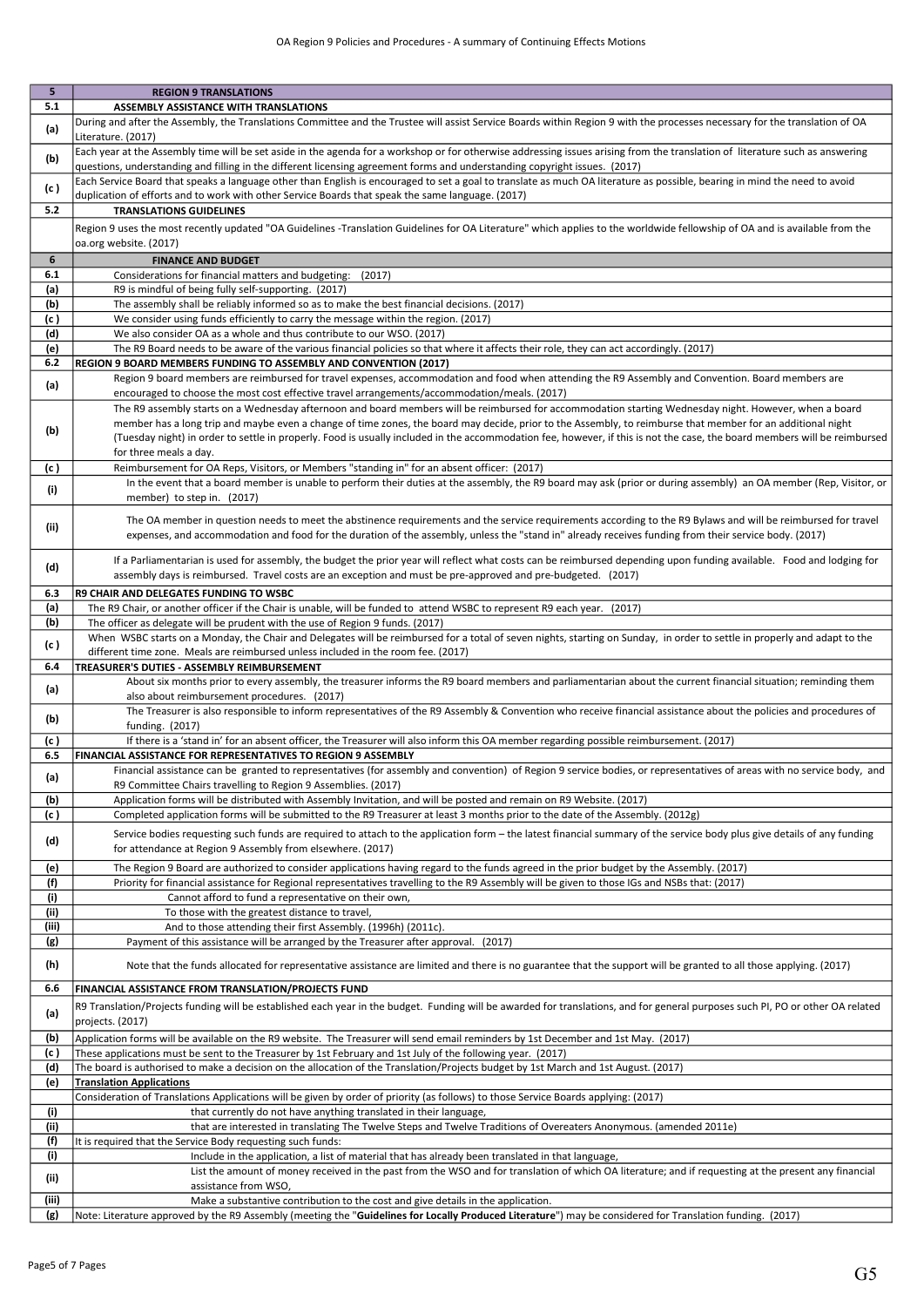| (h)            | <b>Project Applications</b>                                                                                                                                                         |
|----------------|-------------------------------------------------------------------------------------------------------------------------------------------------------------------------------------|
|                | It is required that the service body requesting funds for project applications:                                                                                                     |
| (i)            | Include in that application, a list of projects undertaken in that country previously,                                                                                              |
| (ii)           | List the amount of money received in the past from WSO and for which projects; and if requesting at the present any financial assistance from WSO,                                  |
| (iii)          | Make a substantive contribution to the cost and give details in the application (2014d).                                                                                            |
| (i)            | The officers will consider the applications, decide on the allocation of the budget, notify all applying service bodies of the outcome of their applications, and make the relevant |
|                | payments by April 1st and September 1st. (2017)                                                                                                                                     |
| 6.7            | ORGANISATION OF RECORDS, BANKING AND HOW THINGS WORK FINANCIALLY IN REGION 9 (2015i)                                                                                                |
| (a)            | FINANCIAL YEAR, ACCOUNTS & REVIEW THEREOF (2017)                                                                                                                                    |
| (i)            | The Financial year for Region 9 shall be 1st June to 31st May. The review of these accounts shall be completed by 31st August of the same year. (2017)                              |
| (ii)           | The person reviewing the accounts shall be approved by the Region 9 Board. (2017)                                                                                                   |
| (iii)          | The Region 9 Treasurer shall make available to the person reviewing the accounts all records, or copies of all records relating to the Region 9 Accounts.                           |
| (iv)           | The person reviewing the accounts shall satisfy themselves of the accuracy of the Region 9 financial records. (2017)                                                                |
| (v)            | The person reviewing the accounts shall submit a written report to the Region 9 Board.                                                                                              |
| (b)            | <b>ORGANISATION OF BANKING</b>                                                                                                                                                      |
|                | Region 9 shall have a bank account in both Pounds Sterling and Euro.<br>Region 9 shall have a PayPal account to facilitate contributions and payments where possible. (2017)        |
| (c)            | <b>ON-LINE BANKING</b>                                                                                                                                                              |
|                | Banker/Treasurer is authorised to conduct electronic banking transactions, subject to the prior written approval of one other board member for each                                 |
| (i)            | transaction. (2017)                                                                                                                                                                 |
| (ii)           | If possible under the bank's rules, Region 9 board members who reside outside of Great Britain may be given access to online banking. (2017)                                        |
| (d)            | SIGNATORIES ON BANK ACCOUNT                                                                                                                                                         |
|                | As the R9 bank account is held in Great Britain, there need to be 3 signatories of OA members residing in Great Britain who are able to sign cheques, and                           |
| (i)            | manage the bank mandate as instructed by the Treasurer/R9 Board. (2017)                                                                                                             |
| (ii)           | Any two of those signatories can sign a cheque. The decision over what cheques are to be signed resides with the Treasurer. (2017)                                                  |
|                | The R9 Board chooses the signatories carefully for longevity and service in OA, 12 month's minimum abstinence, no bankruptcy history, and a willingness to                          |
| (iii)          | be promptly available when required. (2017)                                                                                                                                         |
|                | Payments (electronic or cheque) over £500 require approval of two board members. The approval will indicate that the payment is in compliance with the                              |
| (iv)           | R9 Budget. These written approvals shall be filed with other relevant payment documents. If the Treasurer is also the Banker approval will be required by                           |
|                | another Board member for all payments. (2017)                                                                                                                                       |
| (e)            | <b>R9 FINANCIAL RECORDS</b>                                                                                                                                                         |
|                | The region keeps adequate records to enable it to account for its income and expenditure accurately and report to the region, including: (2017)                                     |
| (i)            | Details of income received, and expenditures with relevant authorisations for same. (2017)                                                                                          |
| (ii)           | List of contributions to R9 by groups/service bodies. (2017)                                                                                                                        |
| (iii)          | Physical or digital files of Income and Expenditure vouchers / invoices / receipts. (2017)                                                                                          |
| (iv)           | Permanent Notes File which includes final accounts for prior years, correspondence with the Inland Revenue, and other permanent items for reference.                                |
| (f)            | REIMBURSEMENT OF EXPENSES                                                                                                                                                           |
|                | Any member claiming payment from R9 needs to complete an expense claim form, giving details of the costs and attach any receipts or vouchers and submit                             |
| (i)            | this to the Treasurer for payment. (2017)                                                                                                                                           |
| (ii)           | Expense forms can be obtained on the R9 website or from the Treasurer. (2017)                                                                                                       |
| (iii)          | All claim forms are to be clear; where possible separate claims are to be prepared for separate costs. (2017)                                                                       |
| (iv)           | Budget codes are required on claim forms. (2017)                                                                                                                                    |
| (v)            | The claimant submits their full claim via email to treasurer@oaregion9.org. (2017)                                                                                                  |
| (vi)           | The Treasurer will consider all claims for validity and whether they are within the budget as set by the assembly before payment.                                                   |
| (vii)          | Budget amounts for each line item are set at the R9 Assembly and are not transferrable.                                                                                             |
| (viii)         | A cheque / bank transfer will be prepared and payment made to the claimant once a claim for reimbursement is approved. (2017)                                                       |
| (ix)           | Cash monies received by the region are banked in full. But at assembly, the Treasurer may use cash received for transactions pre-arranged or within the                             |
|                | budget. (2017)                                                                                                                                                                      |
| (g)            | FUND RAISING PRODUCT(S) (2015k)                                                                                                                                                     |
| (i)            | R9 may have fund raising product(s) for sale. (2017)                                                                                                                                |
| (ii)           | The Treasurer, along with R9 volunteers, shall investigate and purchase OA Region 9 merchandise for sale at WSBC and other OA events, to raise funds for                            |
|                | Region 9. (2017)                                                                                                                                                                    |
| (iii)          | The Treasurer, or designee, is responsible for initiating, investigating, purchasing, distributing, and tracking inventory on R9 fund raising. (2017)                               |
| (iv)           | The R9 Board monitors the fundraising products process. More details are found in the "R9 Best Methods" document. (2017)                                                            |
| 6.8<br>(a)     | SUGGESTIONS FOR CONTRIBUTIONS TO R9 AND WSO<br><b>SUGGESTED CONTRIBUTION TO REGION 9</b>                                                                                            |
| (i)            | R9 asks that groups/service bodies support R9 financially by contributions after setting aside their own expenses and prudent reserve. (2017)                                       |
|                | The Treasurer sends out an annual reminder to the R9 fellowship by September 1st each year, requesting groups and service boards to forward contributions to R9.                    |
| (ii)           | (2017)                                                                                                                                                                              |
| (iii)          | Region 9 will send an email receipt acknowledging contributions received. (2017)                                                                                                    |
| (b)            | <b>SUGGESTED CONTRIBUTION TO WSO</b>                                                                                                                                                |
| (i)            | It is suggested that a contribution per group/service body to WSO equals or exceeds contributions to Region 9. (2017)                                                               |
| (ii)           | When sending a contribution to WSO via Region 9, a groups/service body is requested to specify the amount given that is to be sent to WSO. (2017)                                   |
|                | The Treasurer, on behalf of Region 9, will forward contributions to WSO sent to Region 9 by all groups/service bodies that specify the contribution specifically for WSO.           |
| (iii)          | (2017)                                                                                                                                                                              |
| 6.9            | <b>COMMITTEE EXPENSES (2017)</b>                                                                                                                                                    |
|                | Committee Chairs may request from the Treasurer up to EURO 110 for miscellaneous committee expenses during the year. Committee expenses beyond this must be requested               |
|                | via the Budget at assembly. (2017)                                                                                                                                                  |
| $\overline{7}$ | <b>WEBSITE</b>                                                                                                                                                                      |
| 7.1            | REGION 9 WEBSITE DOMAIN NAME AND HOSTING                                                                                                                                            |
|                | Region 9 domain name is OAregion9.org. Region 9 shall pay for hosting a website and the associated costs. (2016a)                                                                   |
| 7.2            | <b>PUBLICATIONS POLICY</b>                                                                                                                                                          |
|                | Every registered Service Body within Region 9, as well as the WSO or other Regions, can submit material to place on the Region 9 website. (2008l)                                   |